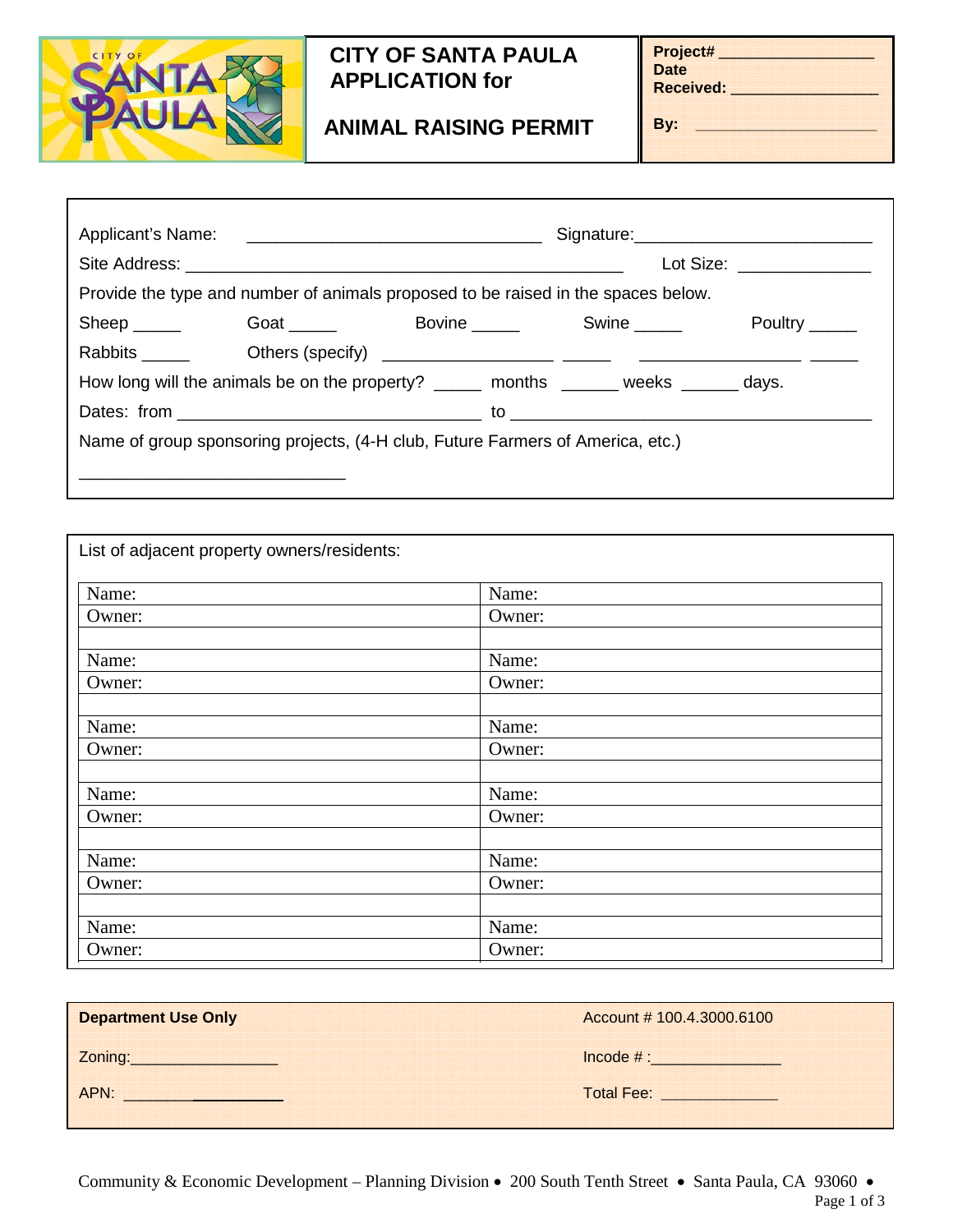## **ADJACENT NEIGHBORS CONSENT FORM:**

| Please check and complete the appropriate lines below, and sign, if you have no objections to the |  |
|---------------------------------------------------------------------------------------------------|--|
| proposed Animal Raising Permit.                                                                   |  |
| 1. I am the resident ______, property owner _____,                                                |  |
|                                                                                                   |  |
| Raising Permit, and have no objections. Signature: _____________________________                  |  |
|                                                                                                   |  |
| 2. I am the resident ______, property owner _____,                                                |  |
|                                                                                                   |  |
| Raising Permit, and have no objections. Signature: _____________________________                  |  |
| 3. I am the resident ______, property owner _____,                                                |  |
|                                                                                                   |  |
| Raising Permit, and have no objections. Signature: _____________________________                  |  |
|                                                                                                   |  |
| 4. I am the resident _____, property owner ____,                                                  |  |
|                                                                                                   |  |
| Raising Permit, and have no objections. Signature: _____________________________                  |  |
|                                                                                                   |  |
| 5. I am the resident _____, property owner _____,                                                 |  |
|                                                                                                   |  |
| Raising Permit, and have no objections. Signature: _____________________________                  |  |
| 6. I am the resident ______, property owner _____,                                                |  |
| Letter Lines and the plan for an Animal<br>at (address) _                                         |  |
| Raising Permit, and have no objections. Signature: _____________________________                  |  |
|                                                                                                   |  |
| I am the resident _____, property owner _____,<br>7.                                              |  |
|                                                                                                   |  |
| Raising Permit, and have no objections. Signature: _____________________________                  |  |
|                                                                                                   |  |

## **STAFF INFORMATION:**

Number of adjacent property owners/residents \_\_\_\_\_\_\_\_\_ Number of adjacent property owners/residents signing petition \_\_\_\_\_\_\_\_\_\_\_\_\_\_\_\_\_\_ Percentage of adjacent property owners/residents signing petition